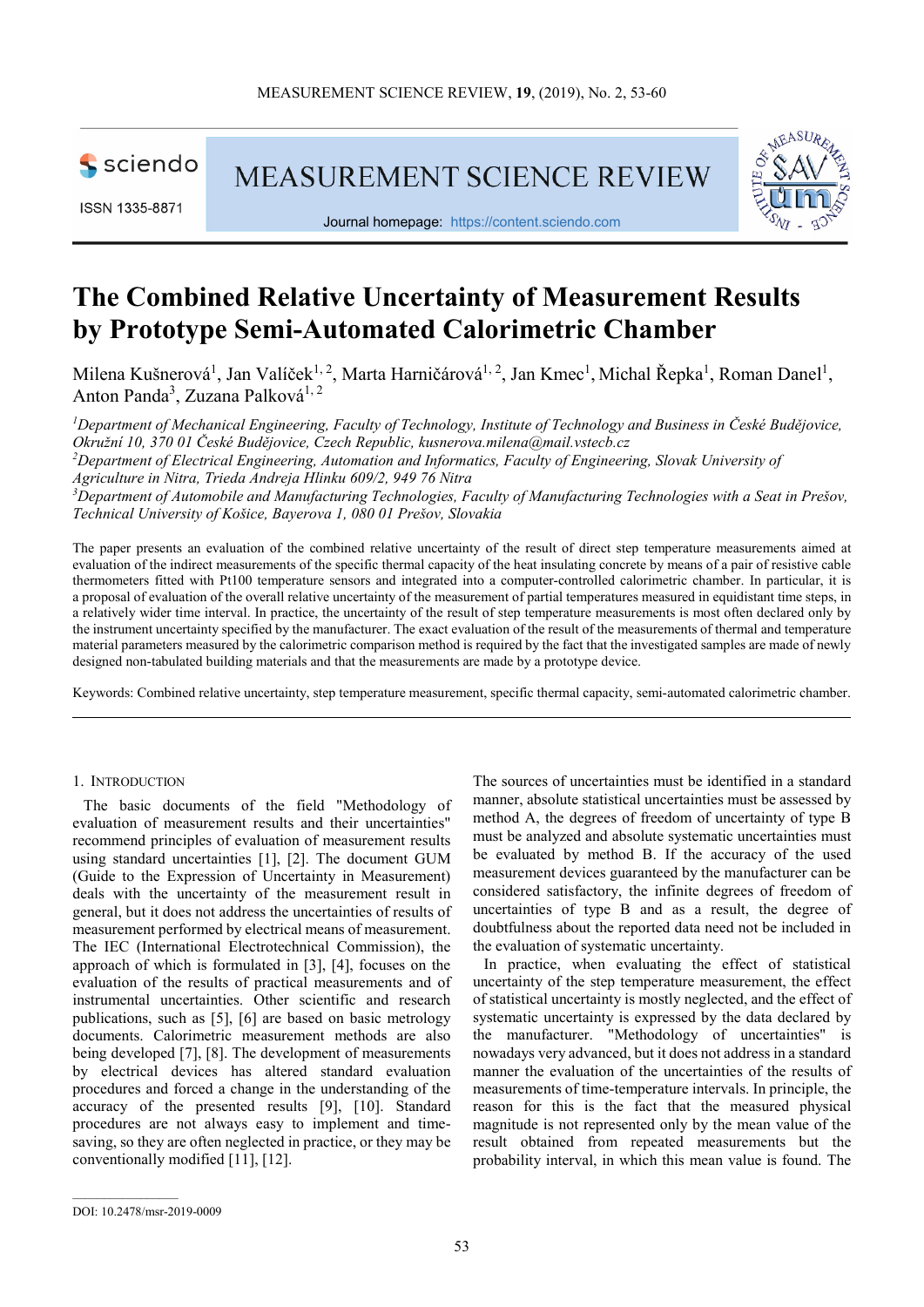step temperature measurement should also be repeated several *n*-times, with the observance of the same measurement conditions. However, exactly the setting of the same measurement conditions for repeated measurements in consecutive time steps is problematic from the experimental point of view; the comparison of corresponding repeatedly measured partial temperatures with a resolution of hundredths of centigrade is also questionable. In particular, the step measured partial temperatures cannot be "averaged" so that they represent a single mean temperature. While the values of statistical uncertainties evaluated by method A decrease with an increasing number of measurements, the values of systematic uncertainties evaluated by method B are not dependent on the number of measurements. It can be assumed that a statistically higher number of subsequent partial temperature measurements (at least for  $n = 30$ ) can compensate for the statistical requirement of *n*-repetitions of measurements of partial temperature. In the proposal of evaluation of the result of the step-temperature measurement, a standard and very effective tool for evaluating and comparing the accuracy of adequate measurement results is preferred, specifically the use of relative uncertainties, since the mathematical expression of the Gaussian uncertainty propagation law is specifically for relative uncertainties much simpler than for absolute uncertainties.

The systematic uncertainty of direct temperature measurement is declared by the manufacturer by the relative systematic uncertainty of the thermometer for a certain temperature range. However, there are usually several partial systemic uncertainties participating in the overall uncertainty of the temperature measurement measured by a more complex thermometer. In the illustrated case, it is necessary to express and cohere the relative uncertainty of the temperature sensor, the uncertainty of dependence of the measured temperature on the change of the temperature of the investigated material, the uncertainty of the converter and the uncertainty of its linearity, specifically for each partial temperature. The set of systematic partial uncertainties of a given step temperature measurement can then be statistically processed and represented by a single information value, namely by the combined relative uncertainty.

At present, data loggers are commonly used to continuously record temperature changes over time and store data in an energy-independent electronic memory. This data can then be transferred to a computer via an RS232 interface, USB, Ethernet, or GSM modem using the appropriate adapter. The application of the presented combined uncertainty of the step temperature measurement is broad, covering all analogous situations in which the given temperature cannot be repeatedly measured under the given conditions in a standard way. This is not only the case of step temperature measurements in a prototype calorimetric chamber, but it also includes further step temperature measurements performed over a specified time interval, especially in technological operations, warehouses and museums or in meteorology.

Regarding the novelty of the presented problem in the "methodology of evaluation of measurement results and their uncertainties", there are many known and frequently used methods today; it is especially possible to classify direct and indirect methods, absolute and relative, compensatory, interpolation, restrictive, special, etc. It can be said that all these methods are based on the principle of statistically significant repetition of measurement of the studied physical quantity under comparable conditions, with the exception of the successive method. The successive method is relatively close to step measurement in the sense that the individual submeasurements directly follow one another. The principle of the successive method lies above all in the numerical processing of the measured data, so the method is used in those cases where the measured values approximately form an arithmetic sequence (e.g., in the case of periodic time measurements, capillary constant measurements by the drop method, determination of the wavelength of the standing waves in the resonator, etc.). However, the measured temperatures during the heating of the substance (in the case of porous concrete) do not even create an arithmetical sequence; depending on the material and the heating intensity, the temperatures can fluctuate too much! Therefore, a new presented evaluation of the statistical uncertainty of the type A of continuous, step measurements is based on the principle of evaluating the partial relative uncertainties, not the absolute uncertainties. The calculation of the measurement uncertainty is generally estimated to be infinitive, i.e. it is always associated with a certain degree of uncertainty whose degree is closely related to the value of the measured magnitude and the conditions under which it was determined. In the case of step temperature measurements, the statistical uncertainty of type A is not negligible, namely within the complex uncertainty of type C.

#### 2. METHOD OF MEASUREMENT AND MEASURING EQUIPMENT

The measurement by a comparative calorimetric method was performed in the prototype thermostatic semi-automated calorimetric chamber (Fig.1.) [13], [14] as a measurement of the investigated sample and then as a measurement of the comparative etalon under the same measurement conditions. The sample was placed between selected support layers of the thermally conductive and non-conductive materials, and it was continuously heated. The partial temperatures on the opposite walls of the sample were measured at a pre-set time interval (1-60 min) and in the pre-set time steps (1-30 s) by a pair of resistive cable thermometers Pt30 fitted with temperature sensors Pt100. Both thermometers were coupled with an A/D converter in order to convert the measured data and with a Programmable Logic Controller (PLC) in order to automate heating processes in real time. Close contact between the probe and the surface of the sample was ensured by a groove recessed into the sample surface according to the geometric dimensions of the temperature probe.

In this manner, it is possible to evaluate several material parameters: specific thermal capacity, specific volume capacity, specific thermal conductivity, temperature diffusivity factor, and specific heat-storage capacity. The paper illustrates the uncertainty of the result of the measurement of the specific thermal capacity of the selected thermal insulation concrete. Theoretically, it is a comparison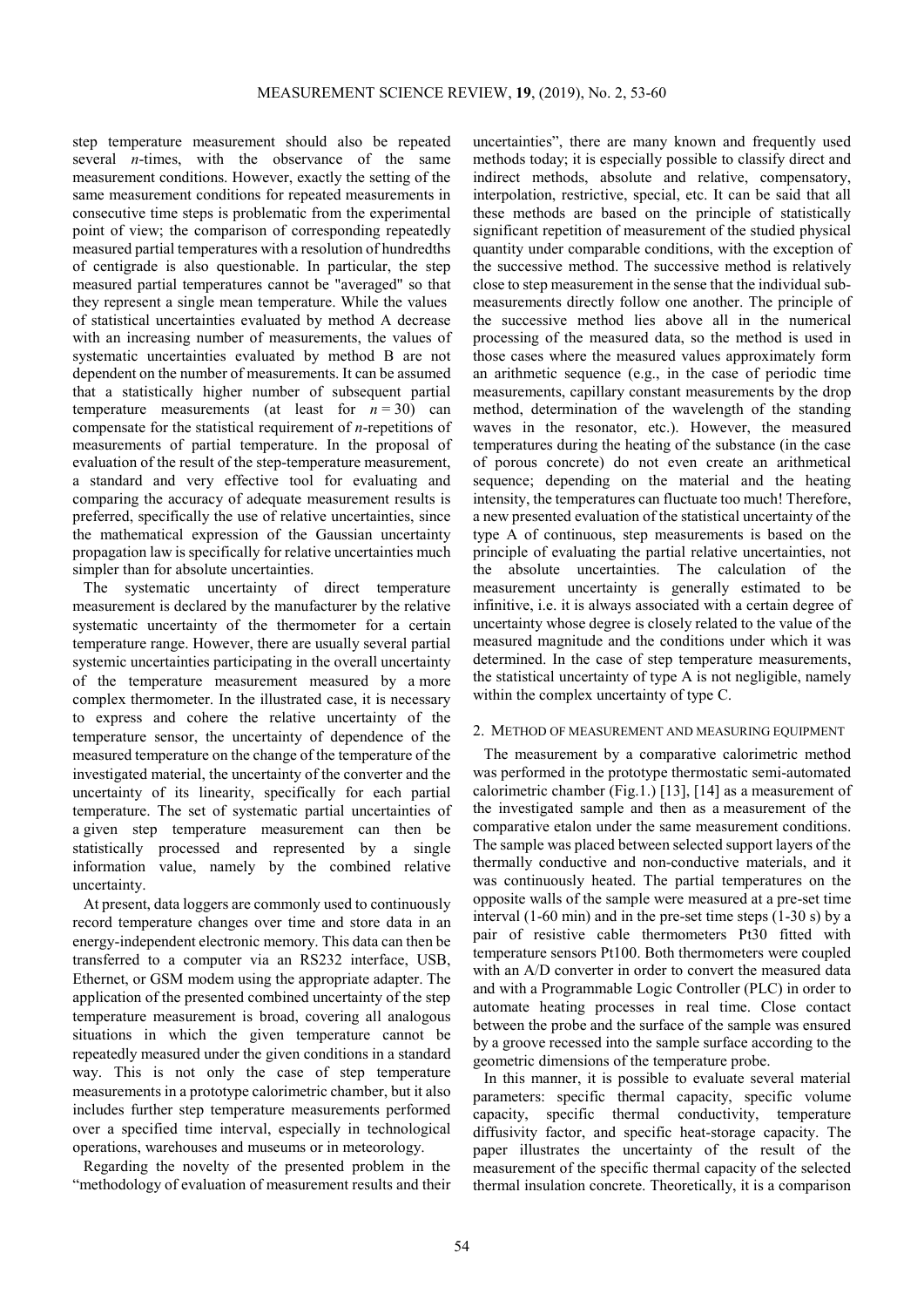of the calorimetric equations of the investigated sample and the comparative etalon (16), including the evaluation of the combined relative uncertainty of the measurement result (17) to (20). Calculation of the mean value of the specific thermal capacity of the investigated sample is performed by means of a tabulated value of the specific thermal capacity of the comparative etalon, by weighing of both samples and by indirect measurements of the temperature differences between the opposite walls of the investigated sample and of the comparative etalon during the stationary heat flow. The uncertainty of the mean value of the specific thermal capacity of the investigated sample is evaluated according to the Gaussian uncertainty propagation law for weighing both samples and for indirect measurement of temperature differences between the opposite walls of the investigated sample and the comparative etalon. Relative uncertainties of temperature differences are evaluated indirectly by standard statistic methods according to the Gaussian uncertainty propagation law, by direct temperature measurements on the opposite wall of the samples.



Fig.1. Diagram of the calorimetric chamber/device: 1 thermostatic container; 2 plate of heater; 3 electrical circuit; 4 heat exchanger; 5 support plates; 6 board of studied material; 7 support plates; 8 sensors; 9 timer and spreadsheet.

The determination of the systematic relative uncertainty of the measurement result using the method [15] is an integral part of the evaluation of the overall relative uncertainty of the final measurement result. Specifically, it is the evaluation of the relative uncertainties of the measurement results carried out during the verification of the identical dimensions of the investigated sample and of the comparative etalon, as well as of the relative uncertainties of settings of the same heating times of the investigated sample and of the comparative etalon, and of relative uncertainties of fluctuations of the measured temperatures as a result of the relatively more intensive heating. The spreadsheet processor comprises software for determination of the measurement results, including their respective uncertainties, which accelerates and refines more precisely the evaluation. However, it is also desirable to compare the result of the measurement of the investigated material parameter by the used method and the used measuring equipment, with the result of a comparable measurement carried out by another method and by another equipment. It is also desirable to compare the uncertainties declared by both measuring devices under comparable measurement conditions. In the illustrated case, a comparison

of the measurement results and of their uncertainties was performed using a commercial instrument Isomet 2114.

Thermal transmittance in building materials is always dependent not only on the current state of the investigated material, i.e. on its temperature and humidity, but particularly on its properties, i.e. on the type of material (metallic or nonmetallic), on the arrangement of the internal structure of the material, in the case of thermal insulating materials particularly on porosity and bulk density. The illustrated investigated sample is thermal insulation concrete, the proposed formula of which is based on cellular concrete and on a hydraulic binder with addition of waste aluminosilicate [16]. The cellular concrete - Ytong - was chosen as a comparative etalon because this building material exhibits, due to its homogeneous structure, the same properties in all directions, both static and thermal-technical. Material parameters of Ytong are tabulated by the manufacturer, under dry and room temperature. Considering the considerable thermal inertia of the core cooling of most building materials, the pauses between repetitive step temperature measurements of the same sample were chosen to be 24 hours.

# 3. RELATIVE UNCERTAINTIES OF DIRECT STEP TEMPERATURE MEASUREMENTS ON THE SAMPLE OPPOSITE WALLS

At each step temperature measurement, the minimum limit of the number of measurements was exceeded in order to enable their relevant statistical evaluation, namely 30 partial measurements. In the illustrated case, altogether 150 partial temperature measurements were performed with an equidistant step of 30 s, i.e. from 23.04 °C to 49.81 °C for 75 minutes. The evaluated linear part of this interval contained 44 partial measurements from 23.34 °C to 25.37 °C recorded over 22 minutes. Fig.2. shows a linear part of the heating of the adjacent wall of the investigated sample for  $n = 44$  partial temperatures  $t_{IB}$ ,  $t_{2B}$ ...,  $t_{nB}$ , where  $i = 1, 2, \ldots, n$ , namely the temperatures measured in equidistant time steps of 30 s.



Fig.2. Step temperature measurement when heating the adjacent wall of the studied sample of heat insulating concrete.

The following systematic relative uncertainties were evaluated: the uncertainty of the temperature sensor, the uncertainty of its linearity, the uncertainty of the measurement card - A/D converter card, and the uncertainty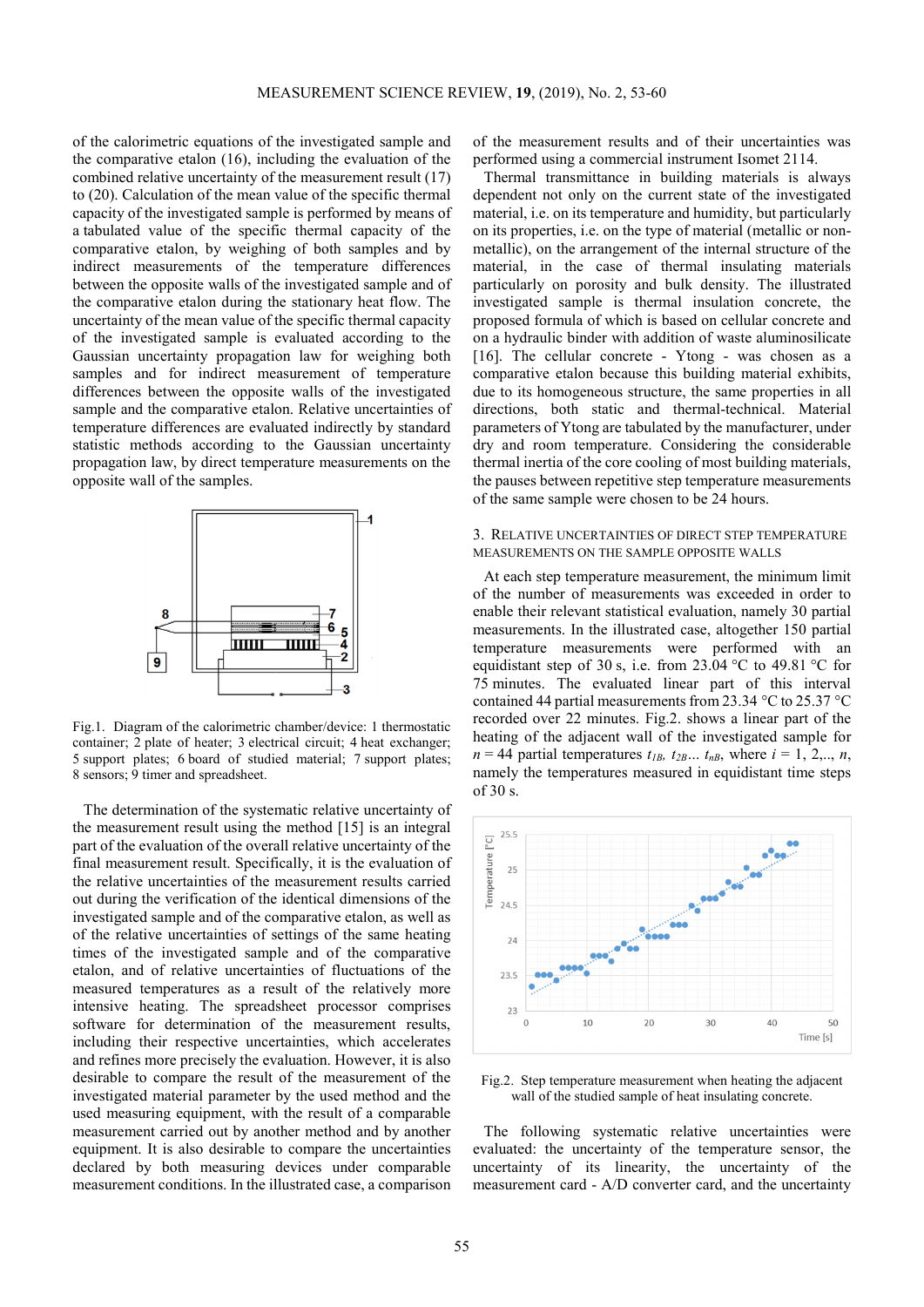of temperature dependence due to the heating of the investigated material.

The maximum relative uncertainty of resistance of the Pt100 sensor *ztBmax1* given by the manufacturer is 0.3 % for the calibration range of the sensor with the converter  $0^{\circ}$ C to 150 °C, which means that the measured temperature interval entirely falls within this range. It is possible to calculate by direct proportion that the maximum absolute uncertainty of the read temperature  $z_{tBmax1} = 0.45$  °C. The corresponding absolute uncertainty  $u_{tBI} = 0.26 \degree C$  is given by a uniform distribution according to (1)

$$
u_{tB1} = \frac{z_{tB\,\text{max1}}}{\sqrt{3}}\tag{1}
$$

and each corresponding relative uncertainty  $\rho_{tiB1}$  is related to the relevant partial temperature  $t_{iB}$  according to (2)

$$
\rho_{iiB1} = \frac{u_{iB1}}{t_{iB}} \cdot 100\% \tag{2}
$$

in the measured temperature interval the partial relative uncertainties  $\rho_{tIBI}$  drop from 1.1 % to 1.0 %. The maximum relative uncertainty of the measuring card - A/D converter *ztBmax2* given by the manufacturer is 0.02 % of FSR (from the maximum value of the measuring range)  $\pm$  1 LSB (the value of the least significant bit, the position of which indicates in the binary number uneven or even parity of the number), i.e.  $z_{tBmax2} = z_{tBmax2'} + z_{tBmax2''}$ . It is possible to calculate by direct proportion that the maximum absolute uncertainty of the converted temperature of  $z_{tBmax2'} = 0.030$  °C and according to (3) that  $z_{tBmax2}$ <sup>\*</sup> = 0.037 °C

$$
z_{tB\max 2} = \frac{150}{2^{12}}\tag{3}
$$

the maximum absolute uncertainty of the converted temperature  $z_{tBmax2}$  = 0.067 °C, with the corresponding absolute uncertainty  $u_{tB2} = 0.039$  °C given by uniform distribution (4)

$$
u_{\iota\beta 2} = \frac{z_{\iota\beta \max 2}}{\sqrt{3}}\tag{4}
$$

each partial relative uncertainty  $\rho_{t}$ <sub>*iB2*</sub> corresponding to it is related to the relevant partial temperature  $t_{iB}(5)$ 

$$
\rho_{\text{til2}} = \frac{u_{\text{dB2}}}{t_{\text{dB}}} \cdot 100\,\%
$$
\n(5)

in the measured time temperature interval of the partial relative uncertainty  $\rho_{\text{tB2}}$  of the converted temperatures decrease from 0.17 % to 0.15 %.

The maximum relative uncertainty of the converter linearity  $z_{tBmax3}$  given by the manufacturer is 0.2 % for the calibration range of the sensor with the converter  $0^{\circ}$ C up to 150 °C. It is possible to calculate by direct proportion that the maximum absolute uncertainty of the linearly converted temperature  $z_{tBmax3}$  = 0.30 °C. The corresponding absolute uncertainty  $u$ <sub>*tB3*</sub> = 0.17 °C is given by uniform distribution (6)

$$
u_{\mu 3} = \frac{z_{\mu B \max 3}}{\sqrt{3}}
$$
 (6)

and each partial relative uncertainty  $\rho_{t}$ <sub>*iB3*</sub> corresponding to it is related to the relevant partial temperature  $t_{iB}(7)$ 

$$
\rho_{iiB3} = \frac{u_{iB3}}{t_{iB}} \cdot 100\,\%
$$
\n(7)

in the measured time temperature interval of the partial relative uncertainty  $\rho_{ijk3}$  the linearly converted temperatures decrease from 0.73 % to 0.67 %.

As a result of the continuous heating of the investigated material, each partial temperature  $t_{iB}$  is measured as a temperature dependent, with the absolute uncertainty  $u_{tiB4}$ given by the manufacturer according to (8)

$$
u_{iiB4} = 0.15 + 0.002 \cdot t_{iB} \tag{8}
$$

and each relative partial uncertainty  $\rho_{ijk4}$  corresponding to it is related to the pertinent partial temperature  $t_{iB}$  according to (9)

$$
\rho_{iiB4} = \frac{u_{iiB4}}{t_{iB}} \cdot 100\% \tag{9}
$$

in the measured time-temperature interval the partial relative uncertainties  $\rho_{ijk4}$  decrease as a result of continuous heating from 0.84 % to 0.79 %.

For the evolution of the resulting partial relative systemic uncertainties  $\rho_{ijk}$  of the result of the temperature measurement of the wall of the investigated sample that is adjacent to the heater, in the given time-temperature interval, the Gaussian uncertainty propagation law applies (10)

$$
\rho_{iiB} = \sqrt{\rho_{iiB1}^2 + \rho_{iiB2}^2 + \rho_{iiB3}^2 + \rho_{iiB4}^2}; \ \ i = 1, 2, 3, ..., n \qquad (10)
$$

in the measured time-temperature interval, the resulting partial systematic relative uncertainties  $\rho_{t}$  drop from 1.58 % to 1.47 %.

Fig.3. shows evolution over time of the partial relative systematic uncertainties  $\rho_{tiB}$  of the results of direct temperature measurements on the adjacent wall of the investigated sample at a given time interval; the mean value of these uncertainties is expressed in red as their geometric mean. The geometric mean is suitably used for calculation of the average trend of change: growth/decrease in values. In principle, it is an expression specifying that the combined relative uncertainty would reach the value of the geometric mean if the rate of growth/decrease was constant.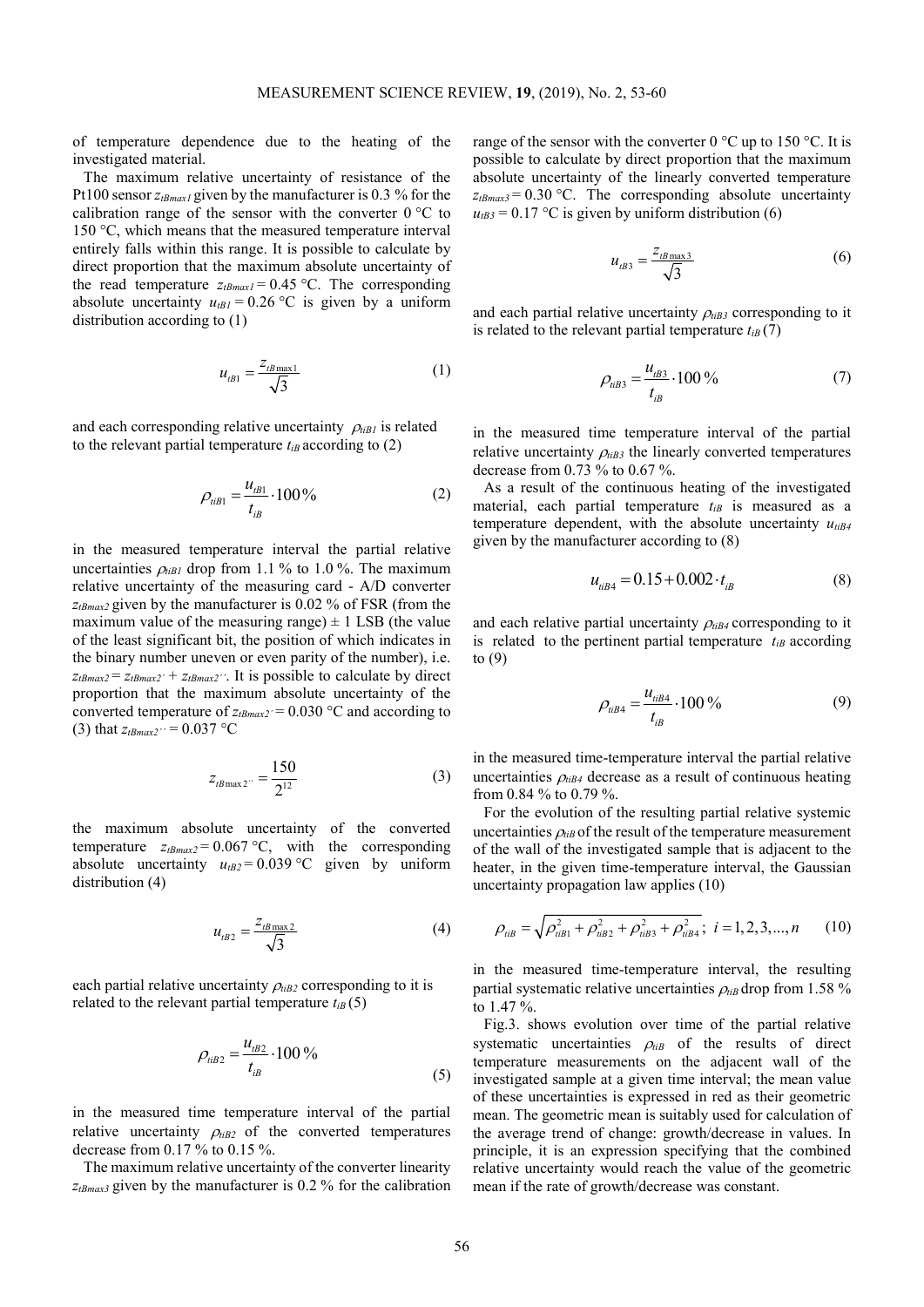

Fig.3. Time change of temperature relative uncertainties of sample wall (blue), their median value (red).

For the evaluation of partial relative systematic uncertainties  $\rho_{\text{tib}}$  of the result of temperature measurements on the opposite wall of the investigated sample the relation applies analogically (11)

$$
\rho_{iIB'} = \sqrt{\rho_{iIB'1}^2 + \rho_{iIB'2}^2 + \rho_{iIB'3}^2 + \rho_{iIB'4}^2}; \ i = 1, 2, 3, ..., n \quad (11)
$$

For the evaluation of the partial relative systematic uncertainties  $\rho_{iiY}$  of the result of temperature measurements on the wall of the comparative etalon adjacent to the heater in the given time-temperature interval, the following relation applies according to the Gaussian uncertainty propagation law (12)

$$
\rho_{iiY} = \sqrt{\rho_{iiY1}^2 + \rho_{iiY2}^2 + \rho_{iiY3}^2 + \rho_{iiY4}^2}; \ i = 1, 2, 3, ..., n \qquad (12)
$$

For the evaluation of the partial relative systematic uncertainties  $\rho_{iiY}$  of the result of temperature measurements on the opposite wall of the comparative etalon the relation (13) applies analogically

$$
\rho_{iiY'} = \sqrt{\rho_{iiY1}^2 + \rho_{iiY2}^2 + \rho_{iiY3}^2 + \rho_{iiY4}^2}; \ i = 1, 2, 3, ..., n \quad (13)
$$

For the evaluation of the combined relative uncertainty  $\rho_{\text{LB}}$ , which represents the result of measurement of the temperature of the adjacent wall of the investigated sample in the given time interval and analogically for the evaluation of the combined relative uncertainty  $\rho_{\beta}$ , which represents the result of the temperature measurements on the opposite wall of the investigated sample at the same time, the relation (14) applies. The combined relative uncertainties in question are represented by the mean values (by geometric averages) of the sets of partial relative systematic uncertainties of the adjacent and opposite walls of the investigated sample.

$$
\rho_{\scriptscriptstyle IB} = \frac{1}{n} \cdot \left( \prod_{i=1}^n \rho_{\scriptscriptstyle tib} \right)^{\frac{1}{n}} \wedge \rho_{\scriptscriptstyle IB'} = \frac{1}{n} \cdot \left( \prod_{i=1}^n \rho_{\scriptscriptstyle tib'} \right)^{\frac{1}{n}} \qquad (14)
$$

Analogically, the relation (15) for an evaluation of the combined relative uncertainty  $\rho_{tY}$ , which corresponds to the result of the temperature measurement of the adjacent wall of the comparative etalon at the same time-temperature interval, as well as to the combined relative uncertainty  $\rho$ <sub>t</sub>y, which corresponds to the result of temperature measurements of the opposite wall of the comparative etalon in the same timetemperature interval

$$
\rho_{tY} = \frac{1}{n} \cdot \left( \prod_{i=1}^{n} \rho_{tiY} \right)^{\frac{1}{n}} \wedge \rho_{tY} = \frac{1}{n} \cdot \left( \prod_{i=1}^{n} \rho_{tiY} \right)^{\frac{1}{n}} \qquad (15)
$$

To express and compare the accuracy of the performed evaluations, standardized statistical "relative uncertainties of relative uncertainties" for the results of step temperature measurements were also determined. In the measured timetemperature interval, the combined relative uncertainties of the results of the step temperature measurements of the investigated sample and the comparative etalon were comparable within an order:  $\rho_{\text{tB}} = 1.53 \%$ ,  $\rho_{\text{tB}} = 1.57 \%$ ;  $\rho_f = 1.49 \%$ ,  $\rho_f = 1.53 \%$ . With respect to the usual recording of the value of relative uncertainty with the accuracy of a maximum of 2 valid digits, it can be stated that the combined relative uncertainties of the results of the step temperature measurements of the investigated sample and the comparative etalon were 1.5 % up to 1.6 %.

Relative uncertainties of relative uncertainties of the result of temperature measurement of the wall of the investigated sample and the comparative etalon adjacent to the heater were well comparable within an order:  $\rho_{ptB} = 0.33 \%$ ;  $\rho_{\text{pr}}$  = 0.13 %. Relative uncertainties of relative uncertainties of the result of temperature measurement of the wall of the investigated sample and the comparative etalon opposite to the heater were evaluated with the highest accuracy:  $\rho_{\rho tB}$  = 0.06 %;  $\rho_{\rho tY}$ <sup>'</sup> = 0.04 %.

## 4. RELATIVE UNCERTAINTIES OF THE RESULT OF MEASUREMENT OF TEMPERATURE DIFFERENCES

The relative uncertainty  $\rho_{\Delta t}$  of the result of measurement of the temperature difference between the opposite walls of the investigated sample and the relative uncertainty <sup>ρ</sup>∆*tY* of the result of measurement of the temperature difference between the opposite walls of the comparative etalon can again be evaluated according to the Gaussian uncertainty propagation law (16)

$$
\rho_{\Delta t} = \sqrt{\rho_{tB}^2 + \rho_{tB'}^2} \wedge \rho_{\Delta tY} = \sqrt{\rho_{tY}^2 + \rho_{tY'}^2}
$$
 (16)

In the measured time-temperature interval the following relative uncertainties of temperature differences were evaluated  $\rho_{\Delta tB} = 2.2 \%$  a  $\rho_{\Delta tY} = 2.1 \%$ .

5. RELATIVE UNCERTAINTY OF THE RESULT OF INDIRECT MEASUREMENT OF THE SPECIFIC THERMAL CAPACITY OF THE INVESTIGATED SAMPLE

The specific thermal capacity  $c_B$  of the investigated sample was evaluated on the basis of a comparison of the calorimetric equations (17) valid for the heating of the investigated sample and the comparative etalon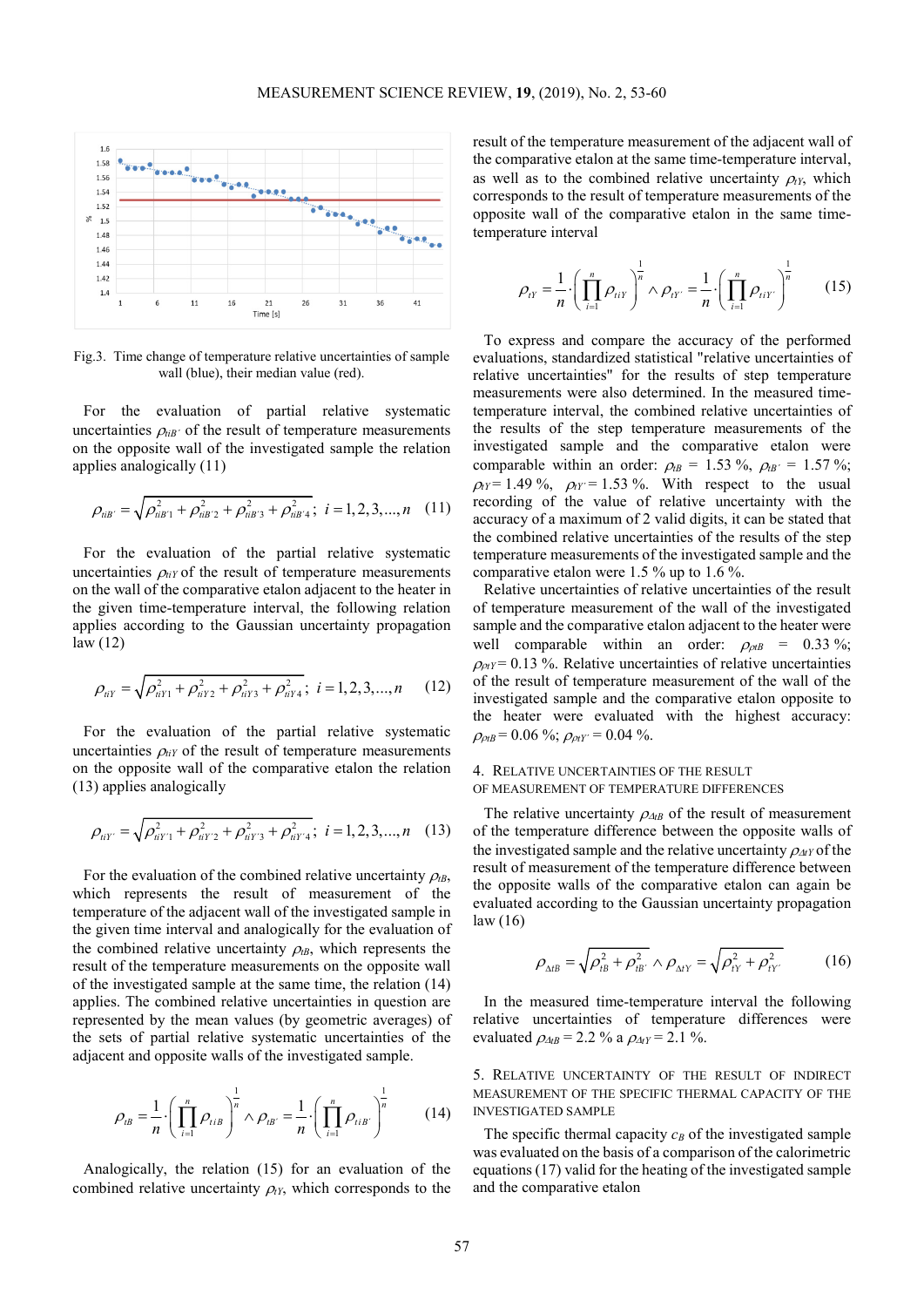$$
c_B = \frac{c_Y \cdot m_Y \cdot \Delta t_Y}{m_B \cdot \Delta t_B} \tag{17}
$$

wherein  $c_Y$  is a tabulated value of the specific thermal capacity of the comparative etalon,  $m<sub>Y</sub>$  is the weight of this etalon, ∆*tY* is the difference of temperatures between its opposite walls;  $m_B$  is the weight of the investigated sample,  $\Delta t_B$  is the temperature difference between its opposite walls. In the illustrated case  $c_B$  = 453 J·kg<sup>-1</sup>·K<sup>-1</sup>, for the mean values of the measured variables:  $m<sub>Y</sub> = 1.01250$  kg,  $m_B$  = 0.93825 kg; for the constant temperature differences  $\Delta t_Y = 0.69$  °C;  $\Delta t_B = 1.64$  °C and for tabulated value  $c_Y$ =1 000 J·kg<sup>-1</sup>·K<sup>-1</sup>. In accordance with the Gaussian uncertainty propagation law, the pertinent relative uncertainty  $\rho_{CB}$  was evaluated (18)

$$
\rho_{CB} = \sqrt{\rho_{mY}^2 + \rho_{mB}^2 + \rho_{\Delta tY}^2 + \rho_{\Delta tB}^2}
$$
 (18)

where the relative uncertainty of the weighing of the comparative etalon  $\rho_{mY}$  and the relative uncertainty of the weighing of the investigated sample were evaluated in a standard manner as relative combined uncertainties from the 30 partial weightings of both samples, from the uncertainty of the weight declared by the manufacturer and from the uncertainty of the calibration weight:  $\rho_{mB} = 0.11 \%$ ,  $\rho_{mY} = 0.098 \%$ ;  $\rho_{\Delta tB} = 2.2 \%$ ,  $\rho_{\Delta tY} = 2.1 \%$ . In the illustrated case, then  $\rho_{CB} = 3.1 \%$ .

## 6. RELATIVE UNCERTAINTY AND USED COMPARATIVE CALORIMETRIC METHODS

The used calorimetric equipment uses the principle of an adiabatic system, in which the combustion heat is used for heating the internal volume and only the temperature change inside the instrument is measured. The core of the equipment is a proportional integration control system that guarantees continuous heating and maintaining temperature while optimizing energy consumption. Temperature measurements are continuously recorded to a memory card in a commercially programmable logic controller. The finished record of measurement results is downloaded, saved and converted to the Excel spreadsheet.

The times and intensities of heating both samples are the same, but the setting of these measurement parameters is reflected in the uncertainty of the comparative calorimetric method by means of relative uncertainties  $\rho_{autoB} = 0.2 \%$ ,  $\rho_{\text{auto}} = 0.2$  % of the result of time measurement of the pre-set PLC, i.e. with the use of the programmable logic controller ORBIT MERRET OMC 8000.

The equipment for data recording and display has a limited number of digits, i.e. decimal places, which means that less significant digits of the displayed number are not displayed anymore. Digital devices do not allow displaying a value with smaller "error" than the value corresponding to the smallest possible change of the least significant digit on display  $(\pm 1$  digit). The error due to the resolution of the imaging unit can be in practice neglected.

The investigated sample and the comparative etalon were manufactured as samples of identical geometric dimensions (0.15 m, 0.15 m, 0.05 m). The geometric dimensions of the samples were verified by a sliding gauge. Three basic dimensions of both samples were measured 30 times at the same room temperature, with a negligible statistical relative uncertainty (in hundredths of a percent). The systemic uncertainty was evaluated on the basis of the uncertainty of the measuring instrument specified by the certificate (with a resolution of 0.05 mm for the measured range) and on the basis of the maximum possible personal error of the experimenter (with a resolution of 0.1 mm) and it was statistically processed under the assumption of a uniform rectangular distribution. As a relative uncertainty, <sup>ρ</sup>*M* of the comparisons of the geometric dimensions of the samples, the combined relative uncertainty was evaluated and finally also the relative uncertainty corresponding to it (with the coefficient of expansion  $k = 2$ ). In the illustrated case,  $\rho_M = 0.18 \%$ .

Particularly in the case of intensive heating of thermal insulating materials, the continuously measured partial temperatures fluctuate not only stochastically, but the heated air in the pores is rapidly expanding primarily as a result of the effect of the porous structure of the material. Significant fluctuations of partial temperatures often lead to the fact that in practice, the time-temperature evolution is approximated in order to evaluate the uncertainty of the result of the step temperature measurement. The uncertainty of the measurement result is then evaluated from the difference between the corresponding measured and theoretically predicted values. However, approximation itself is a source of uncertainty, and therefore the evaluation of the uncertainty of results of direct temperature measurement cannot be based only on an approximation as an "etalon". The combined relative uncertainty of direct temperature measurement as a result of fluctuations was comparable for the walls of both samples because both samples were heated with the same control. For thermal insulating concrete, this uncertainty was slightly higher than for Ytong, for the walls adjacent to the heater this uncertainty was slightly higher than for the external walls. In the illustrated case, fluctuation uncertainty was evaluated to be  $\rho_F = 0.1$  %.

The relative uncertainty  $\rho_{KM}$  of the comparative calorimetric method can be expressed according to the Gaussian uncertainty propagation law (19)

$$
\rho_{KM} = \sqrt{\rho_{autoB}^2 + \rho_{autoY}^2 + \rho_M^2 + \rho_F^2}
$$
 (19)

In the illustrated case  $\rho_{KM} = 0.35 \%$ .

## 7. COMBINED RELATIVE UNCERTAINTY OF THE RESULT OF MEASUREMENT OF SPECIFIC THERMAL CAPACITY

Evaluation of the combined relative uncertainty  $\rho_{CCB}$  of the result of indirect measurement of the specific thermal capacity of  $c_{cB}$  of the investigated thermal insulation concrete includes, according to the Gaussian uncertainty propagation law (20), also the relative uncertainty  $\rho_{CB}$  of the result of the measurement of the specific thermal capacity and the relative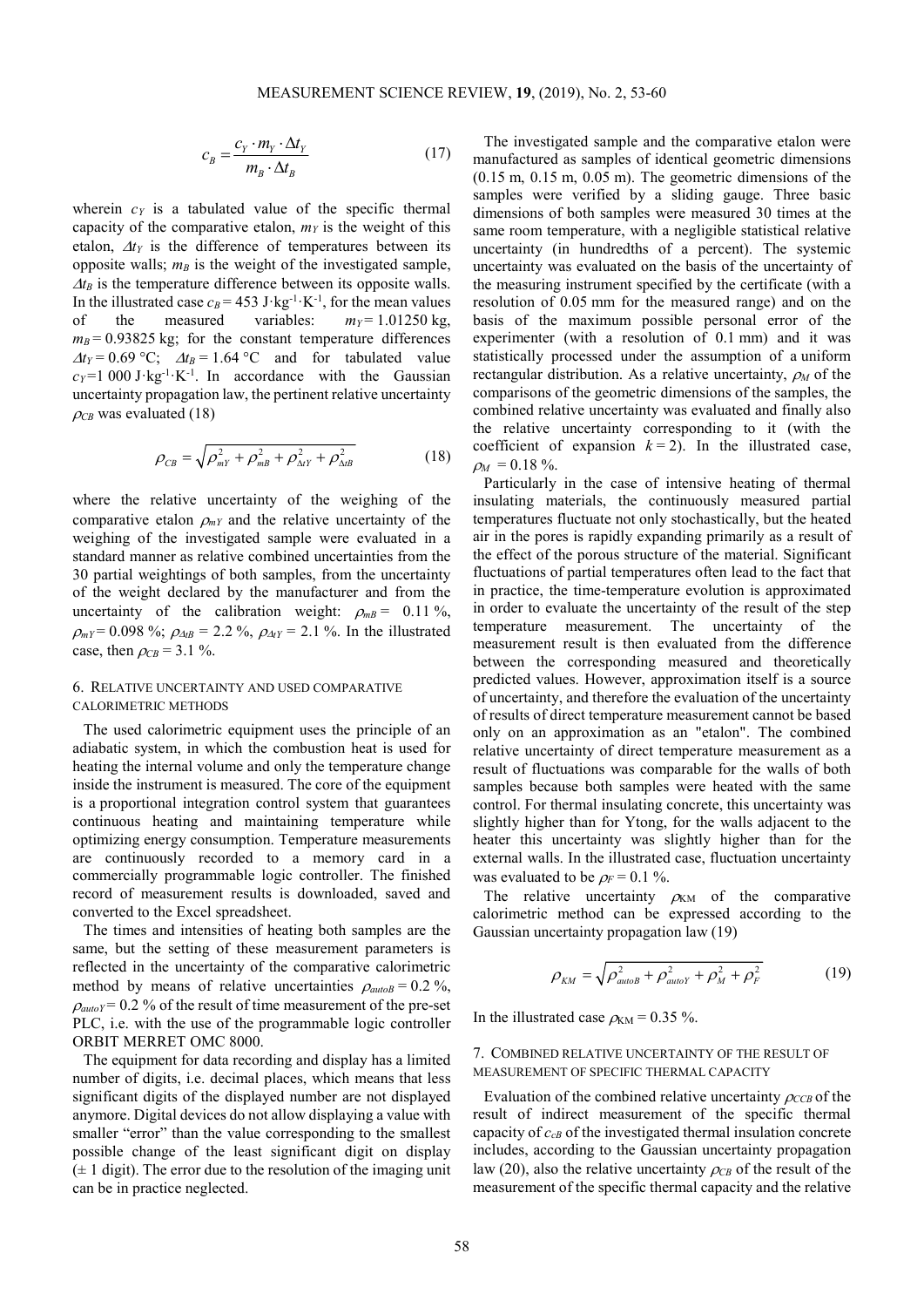uncertainty  $\rho_{KM}$  of the applied comparative calorimetric method

$$
\rho_{\text{CCB}} = \sqrt{\rho_{\text{CB}}^2 + \rho_{\text{KM}}^2}
$$
\n(20)

In the illustrated case,  $\rho_{CCB} = 3.08 \%$ .

The final expanded combined relative uncertainty <sup>ρ</sup>*RCCB* in relation to the combined relative uncertainty  $\rho_{CCB}$  can be defined by the expansion coefficient *k*. In technical practice, a convention is commonly used for a roughly estimated probability of coverage of the result based on the parallels with the standard Gaussian distribution. For a probability of coverage of approximately 95 %, an expansion coefficient  $k = 2(21)$ 

$$
\rho_{RCCB} = k \cdot \rho_{CCB} \tag{21}
$$

In the illustrated case  $\rho_{CCB} = 6.16$  %. The specific thermal capacity is conventionally measured calorimetrically under the stationary heat flow relatively laboriously, but very accurately. At present, non-stationary pulse transient methods are used and developed. They are based in principle on the fact that the planar source of heat generates a thermal impulse and the thermal response to this thermal impulse is recorded by a thermocouple placed separately from the heat source, it is analyzed and adequately interpreted [17]. The commercial measuring instrument Isomet 2114 uses the same principle, i.e. a non-stationary method of measuring the surface of the investigated sample in order to evaluate its material parameters. Thermal impulses are transmitted onto the surface of the material, and the time dependence of the temperature response of the material is then measured. The measurement and evaluation of results performed by the Isomet are time-saving, the steps of measurement are fully automated, and they are manually relatively unexacting. A combination of 36 direct measurements was performed on the sample of the thermal insulating concrete, both on the material surface and inside the material (on the surface of the sample section), and then the mean values of the respective pairs of results were determined by indirect measurements. The results of the measurement of the specific thermal capacity by the given calorimetric chamber were compared with the results of measurements of the specific thermal capacity performed with the use of the commercial instrument Isomet 2114. Since the instrument Isomet 2114 declares only the mean values of the results of the measurements of the specific thermal capacity [18], the measured evaluated results had to be recalculated to the results that would be comparable by dimensions. In the illustrated case, the mean values of the specific thermal capacity varied within the order of 1 %. However, a higher relative uncertainty of the measurement result is declared by the manufacturer for evaluation of the material bulk thermal capacity, namely of 15 % of the measured range  $(+10^3 \text{ J} \cdot \text{m}^{-3} \cdot \text{K}^{-1})$ , to assess the specific volume heat capacity of the material. Although the principle of the method of

measurement of material parameters with the use of the Isomet is incomparable with the principle of measurement of material parameters by a comparative calorimetric method, the mean values of the measurement results can be compared in a satisfactory manner.

### 8. CONCLUSIONS

The paper presents a method for evaluation of the combined relative uncertainty of the result of measurements of the specific thermal capacity of a selected sample of thermal insulating concrete by a comparative calorimetric method carried out in the prototype semi-automated calorimetric chamber. The final result of the evaluation is  $453 \text{ J·kg}^{-1} \text{·K}^{-1}$ with a combined relative uncertainty of the measurement result of 6.2 %. Within the frame of evaluation of the overall relative uncertainty of the result of the measurement of the given material parameter, a conventionally acceptable method was proposed for evaluation of the combined relative uncertainty of the step temperature measurement performed on the opposing walls of the investigated sample and on the opposing walls of the comparative etalon. We proceeded during evaluation in particular by statistical processing of the partial relative systematic uncertainties of the results of the direct temperature measurements and consistently according to the Gaussian uncertainty propagation law.

#### ACKNOWLEDGMENT

The authors would like to thank the KEGA grant agency for supporting their research work and for co-financing the project KEGA: 004TUKE-4/2017 and the research and development project MSMT-15304/2017-1, the INTER-EXCELLENCE programme "European Anthroposphere as a Source of Raw Materials" LTC 17051.

## **REFERENCES**

- [1] Joint Committee for Guides in Metrology. (2008). *Evaluation of measurement data — Guide to the expression of uncertainty in measurement, 1st edition*. JCGM 100:2008.
- [2] Joint Committee for Guides in Metrology. (2012). *International vocabulary of metrology - Basic and general concepts and associated terms (VIM)*. JCGM 200:2012.
- [3] International Electrotechnical Commission. (2001). *Electrical and electronic measurement equipment – Expression of performance*. IEC 60359:2001.
- [4] Ehrlich, C., Dybkaer, R., Wöger, W. (2007). Evolution of philosophy and description of measurement (preliminary rationale for VIM3). *NCSLI Measure*, 2 (1), 30-43.
- [5] Taylor, J.R. (1997). *An Introduction to Error Analysis: The Study of Uncertainties in Physical Measurements*. *Second Edition*. University Science Books.
- [6] Coleman, H.W., Steele, W.G. (2009). *Experimentation, Validation, and Uncertainty Analysis for Engineers*. *Third Edition*. Wiley.